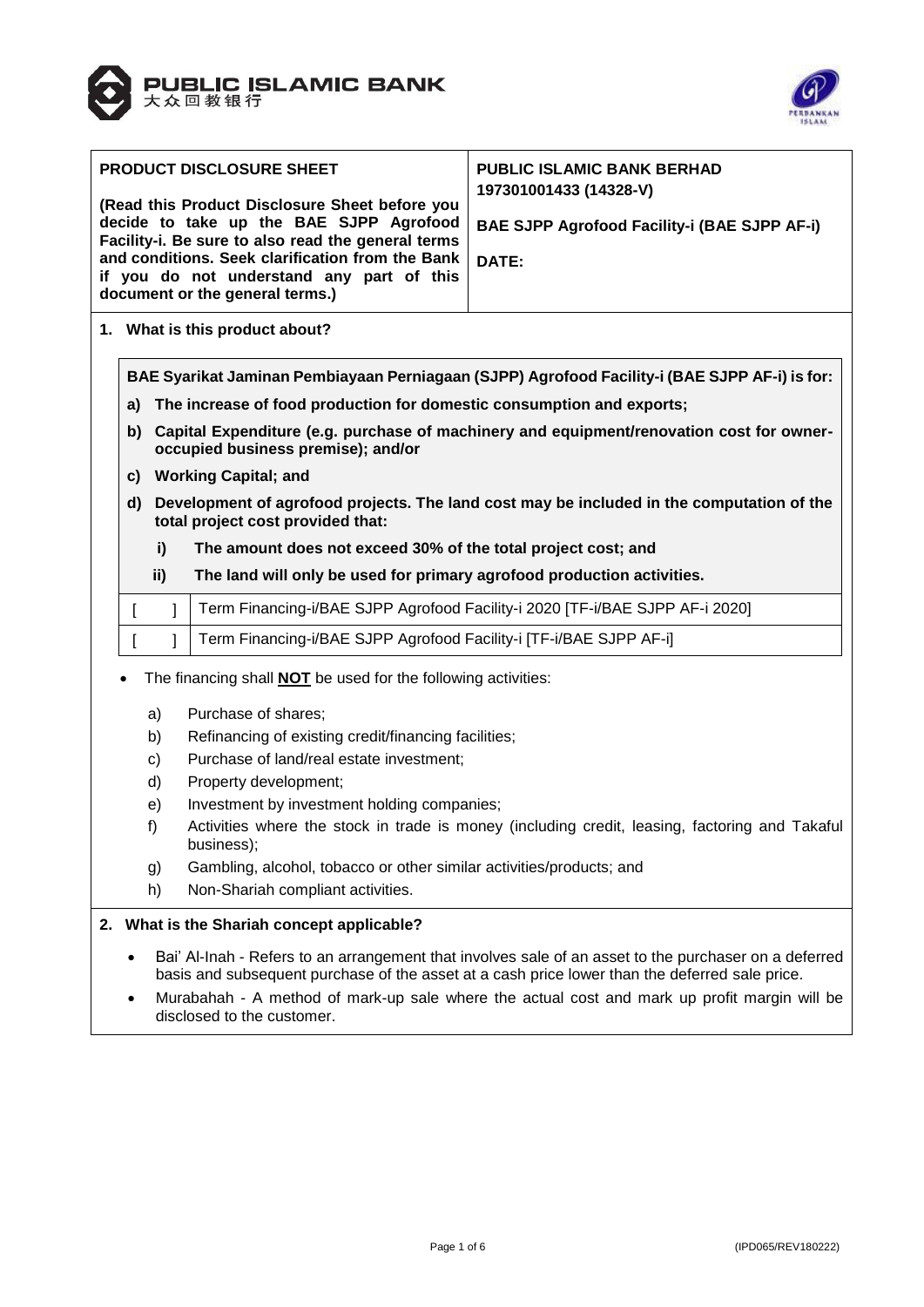



# **3. What do I get from this product?**

| TF-i/BAE SJPP AF-i 2020 / TF-i/BAE SJPP AF-i |  |        |   |  |  |
|----------------------------------------------|--|--------|---|--|--|
| Financing Amount/Bank's Purchase Price       |  | : RM   |   |  |  |
| Margin of Financing (M/F %)                  |  |        | % |  |  |
| Takaful                                      |  | : RM   |   |  |  |
| Tenure (Years)                               |  |        |   |  |  |
| <b>Profit Rate</b>                           |  |        |   |  |  |
| <b>Bank's Sale Price</b>                     |  | $:$ RM |   |  |  |
| <b>Profit Rate</b>                           |  |        | % |  |  |

#### **4. What are my obligations?**

| Rate                                        | %)<br>(Profit Rate $=$ |
|---------------------------------------------|------------------------|
| Monthly instalment                          | <b>RM</b>              |
| Total profit cost at the end of<br>vears    | <b>RM</b>              |
| Total payment amount at the end of<br>vears | RM                     |

## **5. What are the fees and charges I have to pay?**

- 5.1 Stamp Duty (if applicable)
	- As per the Stamp Act 1949 (Revised 1989).
- 5.2 Guarantee Fee (where applicable)
	- 0.5% per annum on the coverage amount payable to Syarikat Jaminan Pembiayaan Perniagaan (SJPP).
	- Guarantee fee shall commence from the guarantee effective date and it is embedded in the chargeable financing rate.

### 5.3 Disbursement Fee

• Include fees for registration of charge and other related charges.

For full list of fees and charges, please visit our website at [www.publicislamicbank.com.my.](http://www.publicislamicbank.com.my/)

#### **6. What if I fail to fulfil my obligations?**

- 6.1 Unless otherwise stipulated under the respective type of facility, in the event of default the Bank reserves the right to impose the following:
	- a) For failure to pay any instalments of the facility(ies) from date of the first disbursement until the date of the maturity of the facility(ies), the *ta'widh* (compensation) rate that shall be applied is one per cent (1%) per annum on any overdue amount, or any such rate as approved by Bank Negara Malaysia.

Formula for *ta'widh* on overdue instalment(s) is as follows:

Overdue Instalment(s) X *Ta'widh* Rate X No. of Overdue Day(s) 365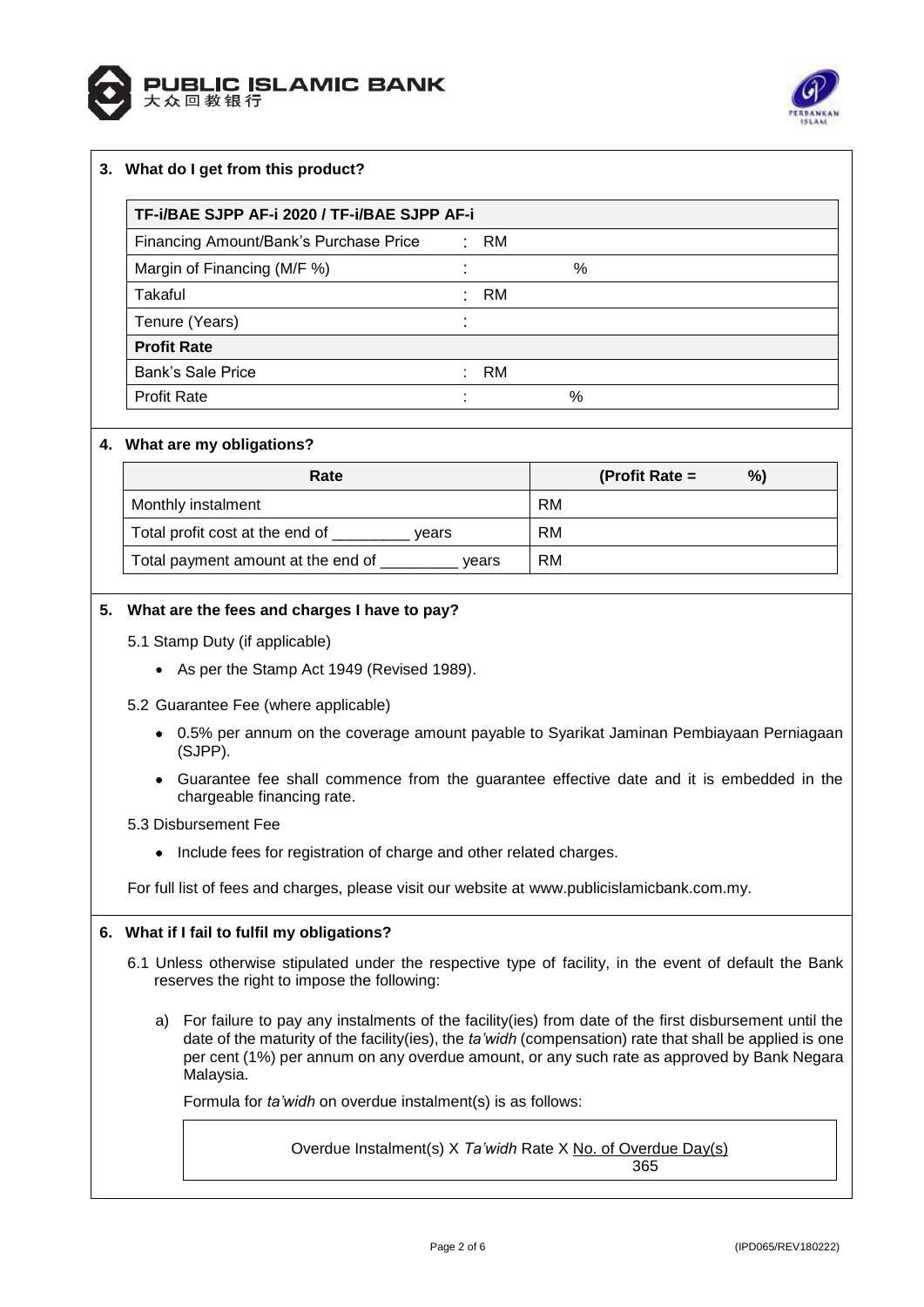



### **6. What if I fail to fulfil my obligations?, cont.**

b) Please take note that if your account remains in arrears and upon recall of the facility or brought to court for judgement before maturity date, late payment charge of 1% p.a. on the remaining outstanding balance will be imposed.

> Outstanding Balance X 1% p.a. X No. of Overdue Day(s) 365

c) For failure to pay any instalments and which failure continues beyond the maturity date of the facility(ies), the compensation rate that shall be applied is the Bank's Average Financing Rate\* (AFR) on the outstanding balance or any such rate as approved by Bank Negara Malaysia.

The formula for late payment charge after maturity is as follows:

Outstanding Balance X AFR X No. of Overdue Day(s) а в село во село во село во село во 1965 година, во 1965 година, постојата на 1965 година, кои 1965 година, по

- Also known as "Combined Rate" which consist of two (2) elements namely *ta'widh* and *gharamah*. *Ta'widh* refers to the amount that may be compensated to the Bank based on actual loss incurred due to default while *gharamah* refers to the penalty charged on the defaulters over and above the *ta'widh*.
- d) The Bank shall not compound the compensation payable to the principal amount/financing amount.
- 6.2 A Guarantee Fee of 0.5% per annum on the coverage amount is payable to Syarikat Jaminan Pembiayaan Perniagaan (SJPP). The Guarantee Fee shall commence from the guarantee effective date. The said Guarantee Fee is embedded in the chargeable financing rate. In the event that the facility is cancelled by you after the Bank has paid the total Guarantee Fee for the entire year, the Bank reserves the right to recover from you one (1) year's Guarantee Fee amounting to 0.5% per annum of the amount guaranteed by any approved method the Bank determines including by debiting your account with the Bank with twenty-one (21) days prior written notice to you.
- 6.3 The Bank has the right at any time without notice to you to debit your Current/Savings Account with us towards payment of the monthly payment of the financing and any other charges and/or fees incurred in the granting of the financing including Takaful contribution, quit rent, assessment, cost of an updated/revised valuation reports, fees for searches, legal fees for preparation and perfection of security documents by Bank's solicitors, legal costs incurred in relation to enforcement of security/ recovery cost and any other cost or expenses incidental thereto.
- 6.4 The financing tenure shall be up to eight (8) years or such other term as determined by Bank Negara Malaysia.
- 6.5 If the financing tenure extends into retirement, you are to advise us on your plans to service the monthly payment after your retirement.
- 6.6 You are to furnish us all relevant information regarding financing taken from all financial institutions, cooperatives, building societies, credit companies and merchants that provide credit sales, etc. and to fully and accurately disclose material information that has a bearing on our financing decision. Failure by you to disclose essential and correct information in the financing application as well as the consequences of providing incomplete or incorrect information may lead to a higher financing rate or rejection of your financing application.
- 6.7 Legal action will be taken if you fail to respond to reminder notices.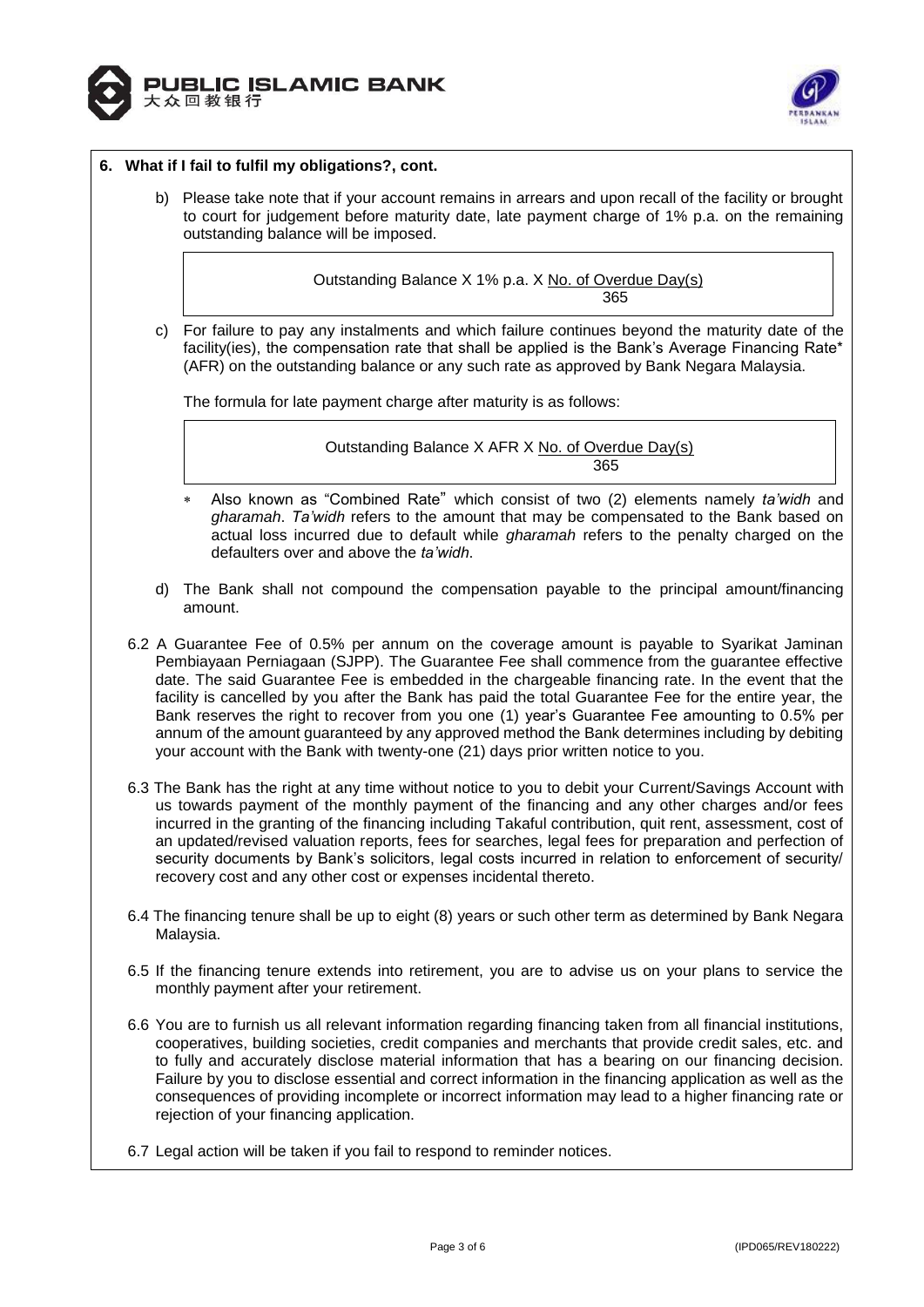



## **6. What if I fail to fulfil my obligations?, cont.**

- 6.8 Legal action against you may affect your credit rating leading to financing being more difficult or expensive to you.
- 6.9 Under specific circumstances where the customer is not contactable, the Bank's obligation is considered to be fulfilled if such notice has been sent to the last known address of the customer at least seven (7) calendar days in advance.

#### **Other terms and conditions**

- 1) You may select to use Bank's panel lawyers/Takaful operators/valuers.
- 2) On case to case basis depending on your credit assessment by the Bank, you may be required to provide a guarantor.

#### **7. What if I fully settle the financing before its maturity?**

- The Bank will offer lesser rebate (ibra') on the remaining unearned profit.
- Rebate (Ibra') refers to an act by a person relinquishing his rights to collect payment due from another person. The bank may grant rebate (ibra') to customers of a sale based financing who settled their facility prior to the agreed settlement period as stipulated in the agreement.

Calculation Example:

|           | a) Rebate (Ibra')                        | $=$ Deferred profit - Early settlement charges                 |
|-----------|------------------------------------------|----------------------------------------------------------------|
|           | Example                                  | $=$ RM98,167.98 - RM0.00                                       |
|           |                                          | $=$ RM98,167.98                                                |
|           |                                          |                                                                |
|           | b) Settlement amount                     | = Outstanding selling price + Instalments due - Rebate (Ibra') |
|           | Example                                  | $=$ RM267,766.53 + RM2,028.53 - RM98,167.98                    |
|           |                                          | $=$ RM171,627.08                                               |
| $\bullet$ | No Early Settlement Fee will be charged. |                                                                |

# **8. Do I need any Takaful coverage?**

| Mortgage Reducing Term Takaful (MRTT)         |  | II Yes         | $\sim$ 1 $\sim$ 1 $\sim$ | - No |
|-----------------------------------------------|--|----------------|--------------------------|------|
| <b>Business Financing Term Takaful (BFTT)</b> |  | [ ] Yes [ ] No |                          |      |
| Fire/House Holder/House Owner Takaful         |  | [ ] Yes [ ] No |                          |      |

Note: The customer can refer to the Branch on the list of panel Takaful operators. The Bank may provide quotations for any compulsory Takaful offered by the Bank's panel of Takaful operators but the customer is free to use the service of non-panel Takaful operators. However, only the amount from Takaful providers approved by the Bank may be financed.

#### **9. What are the major risks?**

 In the event that the Government of Malaysia vary or amend any terms and conditions including the amount of guarantee, the Bank reserves the right to cancel the facilities or restructure the facilities subject to the new terms and conditions.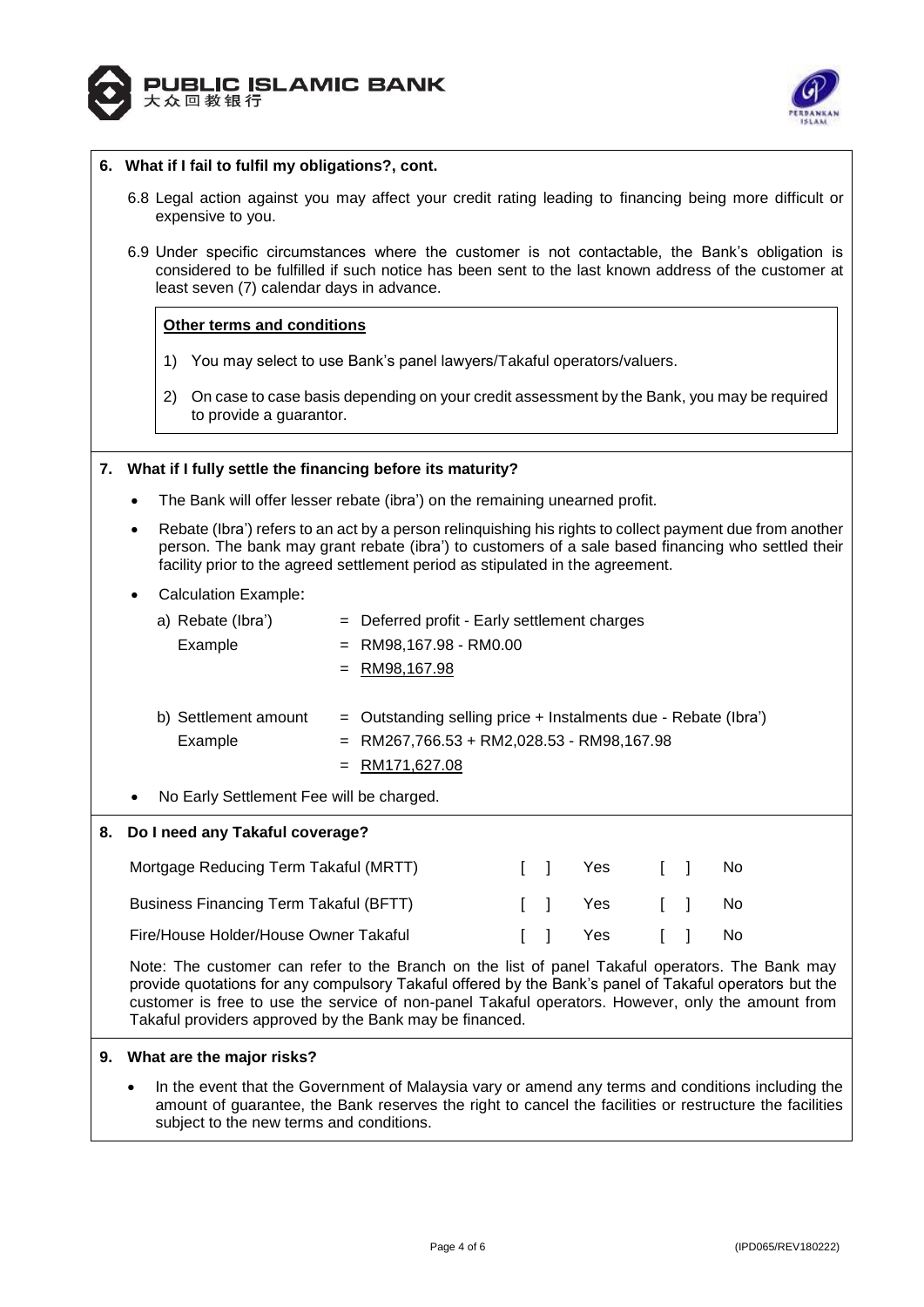



| 10. What do I need to do if there are changes to my contact details? |                                                                                                                                                                                                                                                                                                                                            |  |  |  |  |  |
|----------------------------------------------------------------------|--------------------------------------------------------------------------------------------------------------------------------------------------------------------------------------------------------------------------------------------------------------------------------------------------------------------------------------------|--|--|--|--|--|
| $\bullet$                                                            | It is important that you inform us (written notice to be sent to the account holding branch) of any<br>change in your contact details to ensure that all correspondences reach you in a timely manner.                                                                                                                                     |  |  |  |  |  |
|                                                                      | 11. Where can I get assistance and redress?                                                                                                                                                                                                                                                                                                |  |  |  |  |  |
| $\bullet$                                                            | If you have difficulties in making payments, you should contact us earliest possible to discuss<br>payment alternatives.                                                                                                                                                                                                                   |  |  |  |  |  |
| $\bullet$                                                            | If you wish to complain on the products or services provided by us, you may contact us at:                                                                                                                                                                                                                                                 |  |  |  |  |  |
|                                                                      | <b>Public Islamic Bank Berhad</b><br>25th Floor, Menara Public Bank<br>146 Jalan Ampang<br>50450 Kuala Lumpur<br><b>Telephone</b><br>1-800-22-5555<br>$\sim 100$ km s $^{-1}$<br>Fax<br>03-2162 2224<br>E-mail <b>E</b><br>islamicbkg@publicislamicbank.com.my<br>https://www.publicislamicbank.com.my<br><b>Website :</b>                 |  |  |  |  |  |
| $\bullet$                                                            | Alternatively, you may seek the services of Agensi Kaunseling dan Pengurusan Kredit (AKPK), an<br>agency established by Bank Negara Malaysia to provide free services on money management, credit<br>counselling, financial education and debt restructuring for individuals. You can contact AKPK at:                                     |  |  |  |  |  |
|                                                                      | <b>Tingkat 8, Maju Junction Mall</b><br>1001, Jalan Sultan Ismail<br>50250 Kuala Lumpur<br>Telephone :<br>03-2616 7766<br>E-mail<br>enquiry@akpk.org.my                                                                                                                                                                                    |  |  |  |  |  |
| $\bullet$                                                            | If your query or complaint is not satisfactorily resolved by us, you may contact Bank Negara Malaysia<br><b>TELELINK at:</b>                                                                                                                                                                                                               |  |  |  |  |  |
|                                                                      | <b>Customer Contact Centre (BNMTELELINK)</b><br><b>Bank Negara Malaysia</b><br>P.O. Box 10922<br>50929 Kuala Lumpur<br>1-300-88-5465 (1-300-88-LINK)<br>Telephone<br>603-2174 1717<br><b>Overseas</b><br><b>Operating Hours</b><br>9:00 a.m. - 5:00 p.m. (Monday - Friday except public holiday)<br><b>Web Form</b><br>telelink.bnm.gov.my |  |  |  |  |  |
|                                                                      | 12. Where can I get further information?                                                                                                                                                                                                                                                                                                   |  |  |  |  |  |
|                                                                      | Should you require additional information, please refer to the bankinginfo website at                                                                                                                                                                                                                                                      |  |  |  |  |  |

www.bankinginfo.com.my.